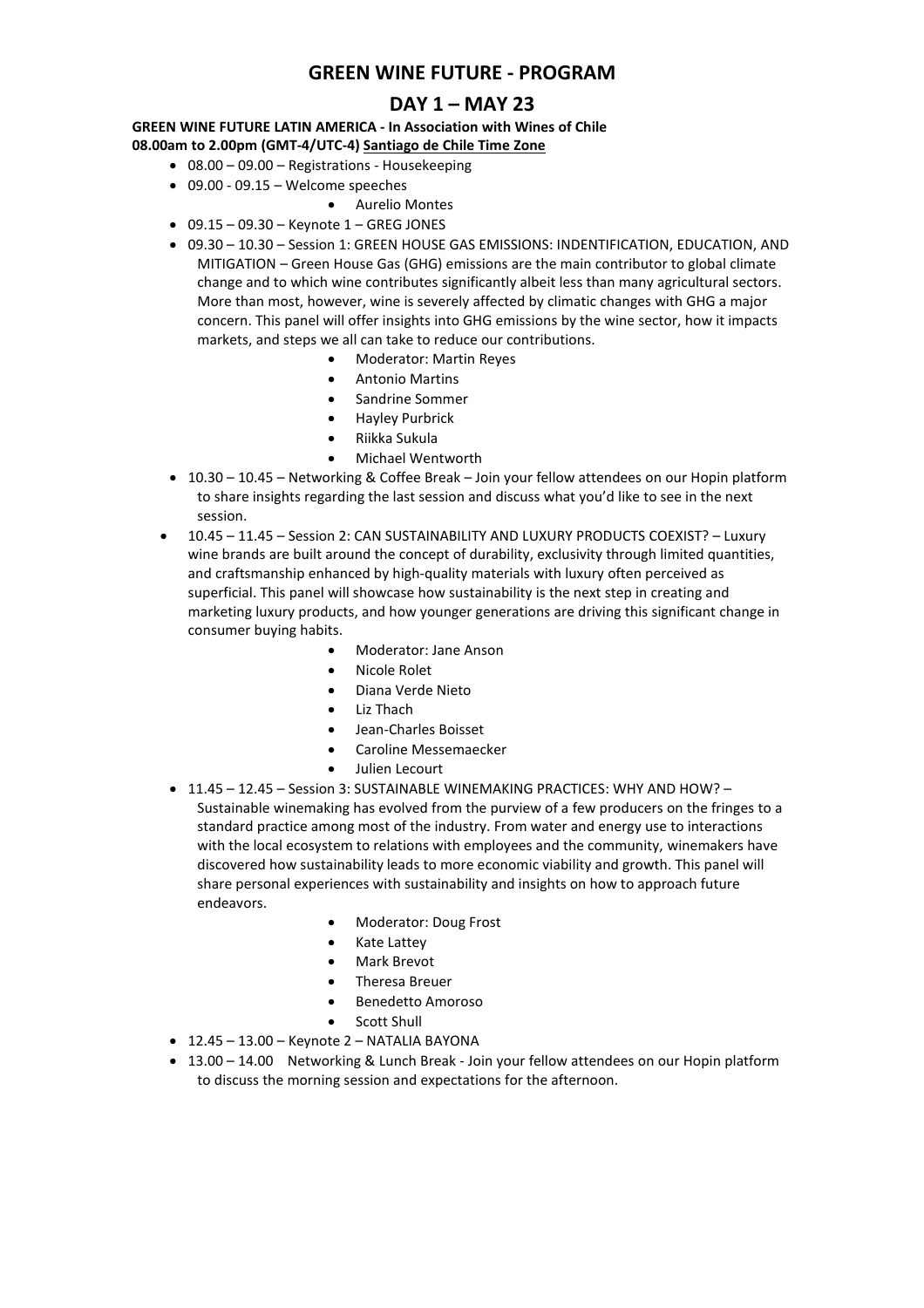### **GREEN WINE FUTURE NORTH AMERICA - In Association with the Wine Institute of California & NVV 2.00pm to 6.30pm (GMT-7/UTC-7) California Time Zone**

- $\bullet$  14.00 14.15 Welcome speeches
	- Robert Koch
- $\bullet$  14.15 14.30 Keynote 3 MIGUEL TORRES
- 14.30 15.30 Session 4: THE PAST, PRESENT, AND FUTURE OF OLD VINES From South Africa to Italy, old vines (35+ years) are highly prized for their ability to capture qualities of terroir and reflect a sense of place in the wines they create. Are old vines more or less affected by climate change? This panel will focus on what we can learn from old vines to grow more climate-resilient.
	- Moderator: Michèle Shah
	- Dylan Grigg
	- Claude Bourguignon
	- Victoria Gonzalez-Gordon
	- Marcelo Lanino
	- Salvo & Simone Foti
	- Rosa Kruger / André Morgenthal
- 15.30 15.45 Networking & Coffee Break – Join your fellow attendees on our Hopin platform to share insights regarding the last session and discuss what you'd like to see in the next session.
- 15.45 16.45 Session 5: HARNESSING NEW TECHNOLOGIES & SERVICES TO BUILD GREATER SUSTAINABILITY– The technology revolution in the wine sector over the past decade has been astounding with more data to act upon, resources to leverage, and greater understanding of the challenges we face. These experts will show a series of new products and services that could revolutionize our business as we know it by conserving and reducing resource use, offering better data on which to make production decisions, and helping consumers make better buying decisions.
	- Moderator: Kevin Atticks
	- Prateek Srivastava
	- Ole Nielsen
	- Isaac Rabadá
	- Nicholas Karavidas
	- Marco Bezzi
	- Christian DeBlasio
- 16.45 17.45 Session 6: SUSTAINABLE FINANCES AND ESG Sustainable Finance is the process of taking due account of environmental, social and governance (ESG) considerations when making business and investment decisions. In the USA 90% of organizations do not have a clearly defined ESG strategy, or know their ESG scores, impact risks or value creation opportunities. This panel will discuss ESG strategies and how to leverage sustainable finances for the betterment of your company and community.
	- Moderator: Pam Strayer
	- Elisa Turner
	- Ela Eskinazi
	- Matt Young
	- Terry Wheatley
- $\bullet$  17.45 18.00 Keynote 4 PAU ROCA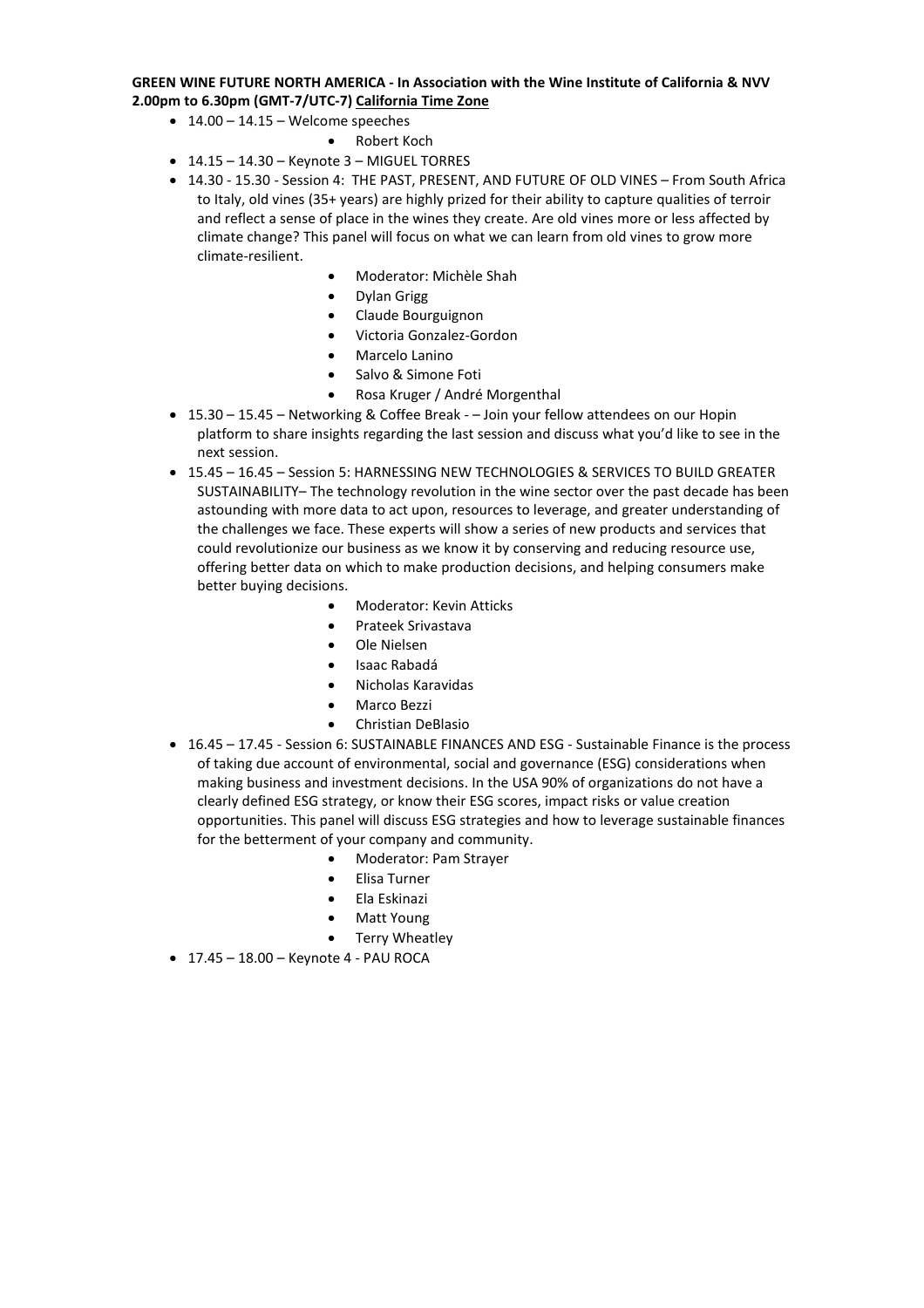## **DAY 2 – MAY 24**

### **GREEN WINE FUTURE AFRICA - In Association with Wines of South Africa 08.00am to 2.00pm (GMT+2/UTC+2) South Africa Time Zone**

- $\bullet$  08.00 09.00 Review Day 1
- 09.00 09.15 Welcome speeches
	- Siobhan Thompson
- $\bullet$  09.15 09.30 Keynote 5 HANS SCHULTZ
- 09.30 10.30 Session 7: BIODIVERSITY AND THE VINEYARD OF TOMORROW As more attention is paid to organic, biodynamic, and regenerative agriculture, it has become clear that the monoculture we've establish for grape growing seriously jeopardizes the future of wine. By embracing more biodiversity, wineries are discovering that they are making better wine, they are also tending healthier vines. The panel will discuss the benefits of introducing more biodiversity to grape growing.
	- Moderator: Birte Jantzen
	- Gian Matteo Baldi
	- Olga Barbosa
	- Jonathan Hamlet
	- Prue Henschke
	- Lydia Bourguignon
- 10.30 10.45 Networking & Coffee Break
- 10.45 11.45 Session 8: THE FUTURE OF WINE TOURISM As both wine tourism and ecotourism continue to grow, how do we bridge the gap? Decisions made by Millennials and Gen Z on where and how to spend their leisure time has grown to be closely tied to their personal values, and which frequently extend businesses applying sustainable practices. These presenters explore what wine producers should do to be better corporate citizens while tapping into the market for eco-friendly wine tourism.
	- Moderator: Gergely Szolnoki
	- Marisah Nieuwoudt
	- Niklas Ridoff
	- Anna Brittain
	- Catherine Leparmentier
- 11.45 12.45 Session 9: WHAT IS CARBON SEQUESTRATION AND WHY SHOULD WE CARE? As we know CO2 is a major byproduct of winemaking playing a significant role in global climate change. There is a real and urgent need for a long, unprecedented and sustained effort to "de-carbonize" our atmosphere with the achievement of carbon neutrality no longer considered adequate. This panel will explore carbon capture technologies and techniques and other ways of becoming "carbon negative".
	- Moderator: Erica Duecy
	- **Robert White**
	- Joseph Brinkley
	- Josep Ribas Portella
	- Anél Blignaut
- $\bullet$  12.45 13.00 Keynote 6 JOSÉ NARANJO
- 13.30 14.30 Networking & Lunch Break Join your fellow attendees on our Hopin platform to discuss the morning session and expectations for the afternoon.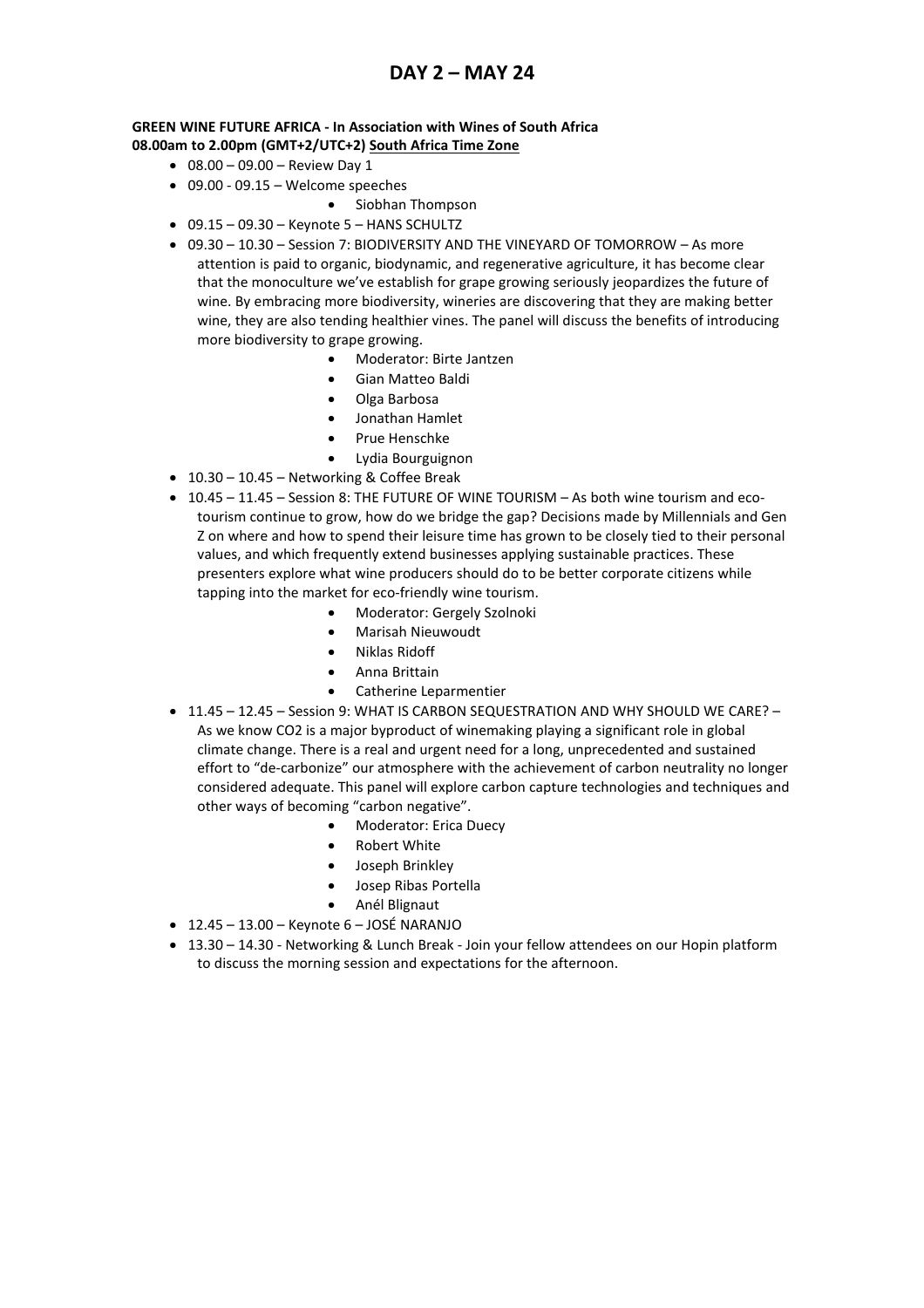### **GREEN WINE FUTURE PORTUGAL - In Association with Wines of Portugal 2.00pm to 6.30pm (GMT+1/UTC+1) Portugal Time Zone**

- $\bullet$  14.00 14.15 Welcome speeches
	- Frederico Falcão
- $\bullet$  14.15 14.30 Keynote 7: KIM NICHOLAS
- 14.30 15.30 Session 10: THE PORTO PROTOCOL The Porto Protocol emerged as a key outcome of the Climate Change Leadership conferences of 2018 and 2019 in Porto. The mission of the foundation is to drive collaborative action by bringing together a network of change makers and workable climate solutions for and within the wine world. This session will highlight the latest developments and why the Porto Protocol is more relevant than ever.
	- Moderator: Adrian Bridge
	- Tom Croghan
	- Simon Grier
	- Luis Cerdeira
	- Robert Eden
	- Carlo Mondavi
	- Nicolas Quillé
- 15.30 15.45 Networking & Coffee Break Join your fellow attendees on our Hopin platform to share insights regarding the last session and discuss what you'd like to see in the next session.
- 15.45 16.45 Session 11: THE UPS & DOWNS OF VINEYARD LOCATIONS Climate change has forced us to rethink our old ways of thinking, our traditions, our grapevines, our grape varieties, and our terroir. As we think about the future of our industry, and specifically our own businesses, we might find ourselves venturing forth to new heights (higher elevation, cooler vineyard locations) or new frontiers (moving outside of our existing region). These speakers will discuss how businesses have acted upon or will act upon our climate-changing future with regards to their current and future location of vineyards.
	- Moderator: Dan Petroski
	- João Santos
	- Álvaro Gonzalez
	- Camilla Lunelli
	- James Robson
- 16.45 17.45 Session 12: GREENING THE SUPPLY CHAIN- Transport accounts for around onefifth of global carbon dioxide (CO2) emissions. In some countries – often richer countries with populations that travel often – transport can be one of the largest segments of an individual's carbon footprint. Along with supply issues due to the global pandemic and sociopolitical events, supply chain issues are top of mind for the industry. This panel offers perspectives on reducing the transport carbon footprint and ways to make the supply chain greener.
	- Moderator: Fabio Piccoli
	- Sara Norrell
	- Rafael Del Rey
	- Pierre Corvisier
	- Sandra Carvão
- 17.45 18.00 Keynote 8 CLARENCE LOUIE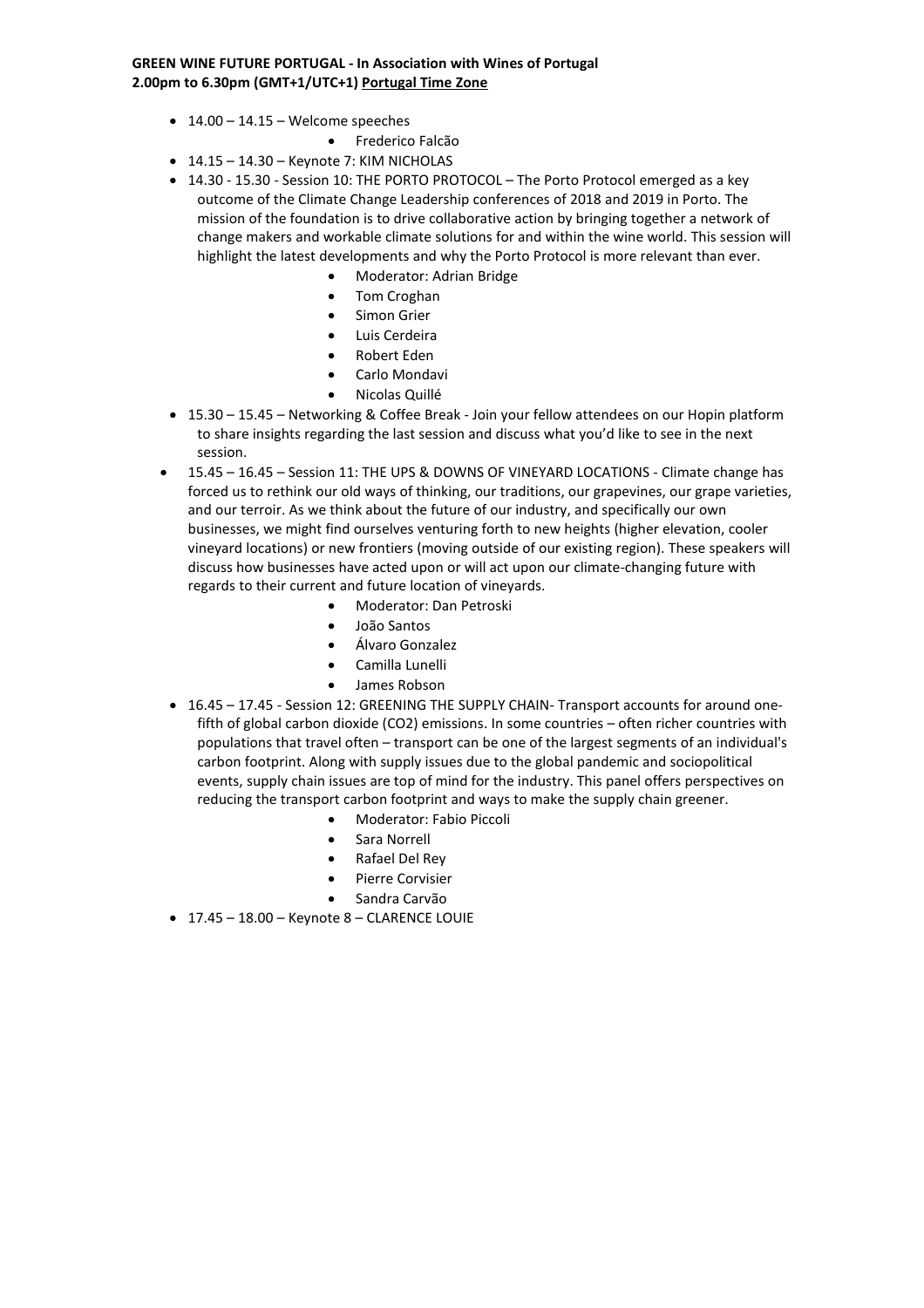# **DAY 3 – MAY 25**

### **GREEN WINE FUTURE SPAIN In Association with Interprofesional del Vino de España 08.00am to 2.00pm (GMT+2/UTC+2) Spain Time Zone**

- $\bullet$  08.00 09.00 Review Day 2
- 09.00 09.15 Welcome speeches
	- Angel Villafranca
- $\bullet$  09.15 09.30 Keynote 9 CARLO DE BIASI
- 09.30 10.30 Session 13: WINE GRAPES IN A CHANGING CLIMATE As the world warms and the wine industry considers its options, many vignerons are experimenting with new varieties in an effort to future-proof their businesses. This session involves a discussion on different approaches taken to achieve the same goal.
	- Moderator: José Vouillamoz
	- Darrell Lizamore
	- Ingrid Poblete
	- Laura Catena
	- Antonio Graça
- 10.30 10.45 Networking & Coffee Break
- 10.45 11.45 Session 14: INTERNATIONAL SUSTAINABILITY CERTIFICATION PROGRAMS: WHY OR WHY NOT? – There are many certifications on sustainability and beyond. Are they important to the winery? If so, what are the options and choices available? These presenters will discuss the merits and benefits of several programs and why or why not wineries should consider them.
	- Moderator: Elin McCoy
	- Belinda Jackson
	- Alison Sokol Blosser
	- Elizabeth Whitlow
	- Petrus Bosman
- 11.45 12.45 Session 15: PACKAGING: BETTER, EASIER, CHEAPER From bottles to shippers to closures, packaging is integral to the perception of a wine brand. In addition, these materials can be a major piece of cost of goods. What is your packaging signaling? Can you use more earth-friendly materials AND save on costs? This session will discuss the options and alternatives to today's packaging trends.
	- Moderator: Jimena Amorós
	- Patrick Spencer
	- Tristan Destremau
	- Alejandro De Ponte
- $\bullet$  12.45 13.00 Keynote 10 JONATHAN FOLEY
- 13.00 14.00 Networking & Lunch Break Join your fellow attendees on our Hopin platform to discuss the morning session and expectations for the afternoon.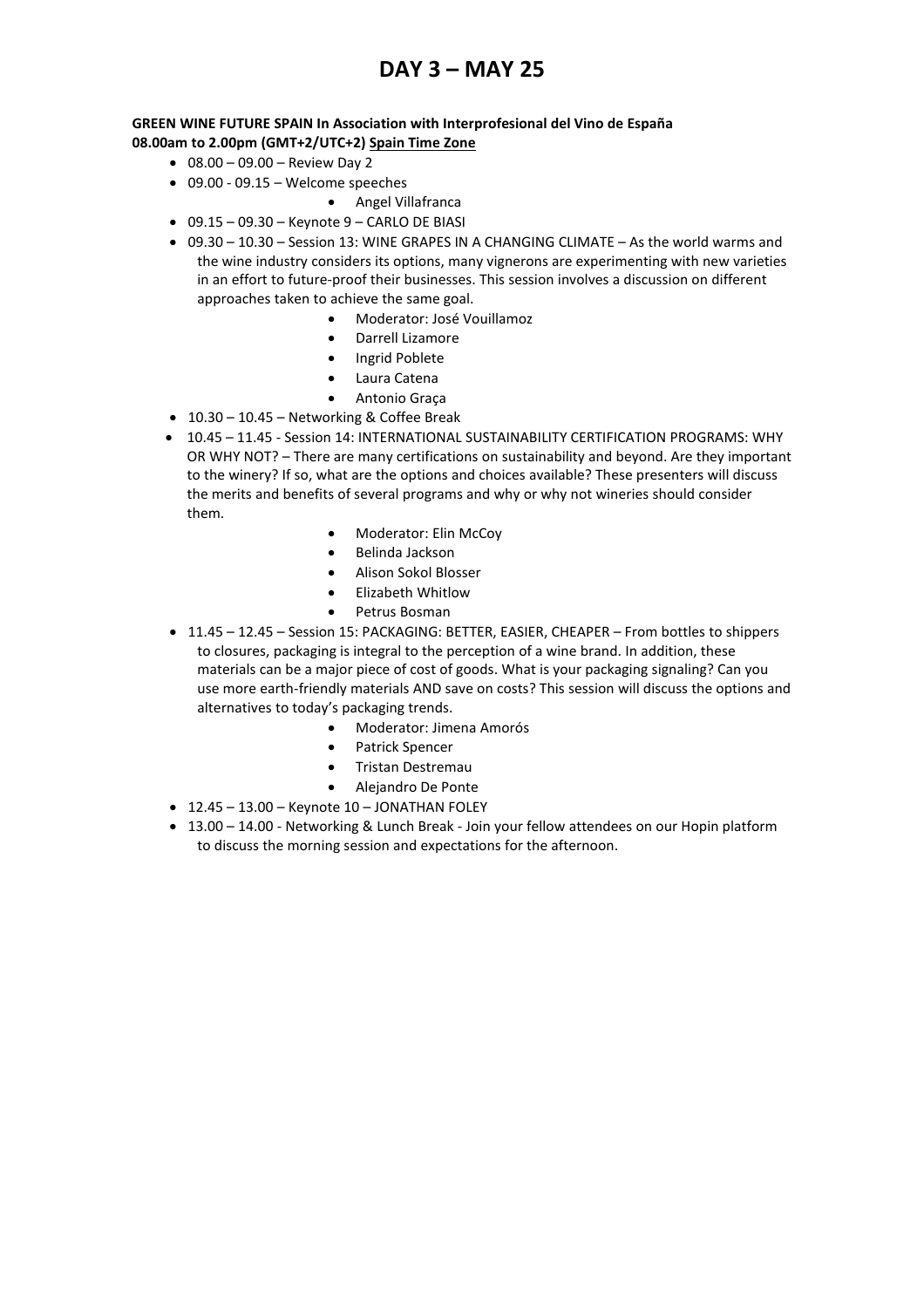### **GREEN WINE FUTURE FRANCE**

**In Association with Cave de Gan Jurançon**

**2.00pm to 6.30pm (GMT+2/UTC+2) France Time Zone**

- $\bullet$  14.00 14.15 Welcome speeches
	- François Bayrou
	- François Ruhlmann
- 14.15 14.30 Keynote 11 ROGER BOULTON
- 14.30 15.30 Session 16: THE ECONOMIC AND SOCIAL IMPACT OF RENEWABLE POWER Power costs are significant to a running winery. It requires a lot of energy to keep all the lights on and the wine cool. Energy from renewable sources is becoming better and cheaper. Solar installations are becoming the norm for many wineries. This session will address the viability of using more renewable energy sources in the production cycle.
	- Moderator: Cyril Penn
	- José Carlos Matos
	- Victoria Gonzalez-Gordon
	- Michael Parks
	- Brett McKinnon
- 15.30 15.45 Networking & Coffee Break Join your fellow attendees on our Hopin platform to share insights regarding the last session and discuss what you'd like to see in the next session.
- 15.45 16.45 Session 17: TURNING WATER INTO WINE EFFICIENTLY It takes a lot of water to make wine. Depending on location and vineyard practices, it can take 960 liters of water to make one liter of wine. Upon first glance this seemingly wasteful act is irresponsible considering the record draughts many wine regions have experienced during the past decade. This panel will discuss methods of reducing water use, treating wastewater for reuse, and how small changes can make a big difference.
	- Moderator: David Graves
	- Francesco Cinzano
	- Tom Shapland
	- Graham O´Rourke
- 16.45 17.45 Session 18: A WINERY'S RESPONSIBILITY TO ITS COMMUNITY One of the main pillars of sustainability is building a thriving community. Community encompasses any stakeholder regardless its distance from the point of origin or relative size to it. What is the responsibility of a business to its greater community? Is being a good corporate citizen beneficial to the future growth of a wine producer? These presenters will examine this from multiple angles and suggest points of action.
	- Moderator: Andrew Catchpole
	- Rōpata Taylor
	- Aurelio Montes
	- Rollo Gabb
- $\bullet$  17.45 18.00 Keynote 12 SYLVIA EARLE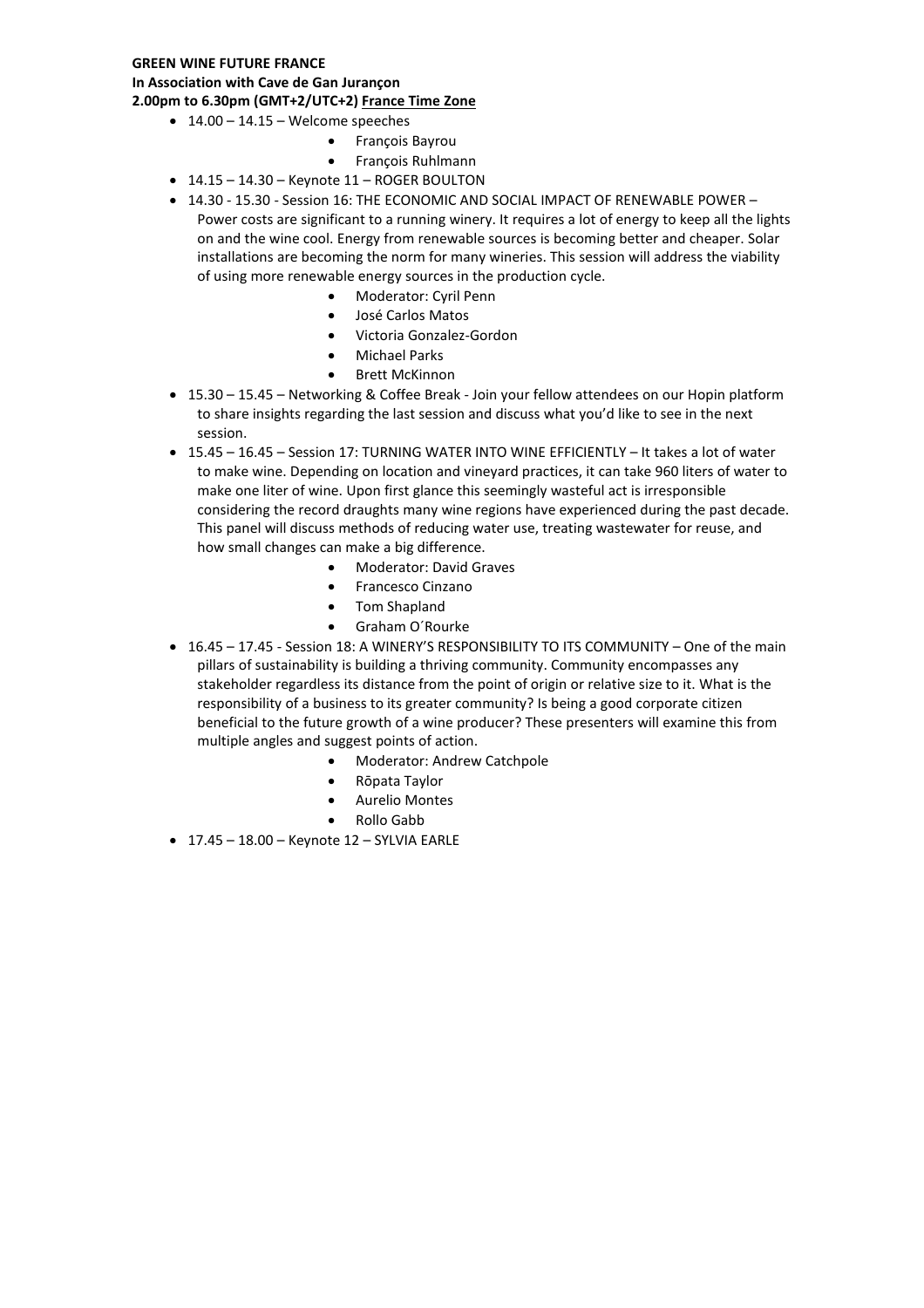## **DAY 4 – MAY 26**

### **GREEN WINE FUTURE OCEANIA - In Association with New Zealand Winegrowers 08.00am to 2.00pm (GMT+12/UTC+12) New Zealand Time Zone**

- $\bullet$  08.00 09.00 Review Day 3
- $\bullet$  09.00 09.15 Welcome speeches
	- Damien O´Connor
	- Charlotte Read
- 09.15 09.30 Keynote 13 FERNANDO VALLADARES
- 09.30 10.30 Session 19: NAVIGATING THE WATERS OF GOVERNMENT POLICIES Government oversight has always been a mixed blessing for the wine business. It may secure protective land use and curb irresponsible practices, or heavy-handed policies may curtail the effectiveness of even the more flexible and successful wineries. These speakers will review current issues, their impact for the present, and what future opportunities may develop.
	- Moderator: Andrew Caillard
	- Edwin Massey
	- Allison Jordan
	- Karen Ross
	- Tony Battaglene
- 10.30 10.45 Networking & Coffee Break Join your fellow attendees on our Hopin platform to share insights regarding the last session and discuss what you'd like to see in the next session.
- 11.30 11.45 Session 20: THE VALUE OF ORGANIC AND BIODYNAMIC There is a plethora of information (and misinformation) about organic and biodynamic viticulture. What does creation of or conversion to organic or biodynamic practices really involve? Which method is right for you? Is certification worth the effort? What are the economic implications? This session will attempt to answer some of these questions and lay a foundation for future discussions.
	- Moderator: Michael Cheng
	- Sebastián Tramón
	- Gerard Bertrand
	- Johan Reyneke
	- Bernadino Sani
	- Nigel Greening
	- Jaume Gramona
- 11.45 12.45 Session 21: EMERGING REGIONS AND THE FUTURE OF WINE As climate change is driving new business decisions for wine companies, some are exploring new opportunities outside the major wine-producing zones. Will these emerging regions make an impact on global wine production? Are there opportunities for future growth? This panel will present what they are creating and offer insights into these new areas.
	- Moderator: Wendy Vallaster
	- Kamil Barczentewicz
	- Sven Moesgaard
	- Juan Pablo Murgia/Andres Valero
- $\bullet$  12.45 13.00 Keynote 14 IVAN ESKILDSEN
- 13.00 14.00 Networking & Lunch Break Networking & Lunch Break Join your fellow attendees on our Hopin platform to discuss the morning session and expectations for the afternoon.